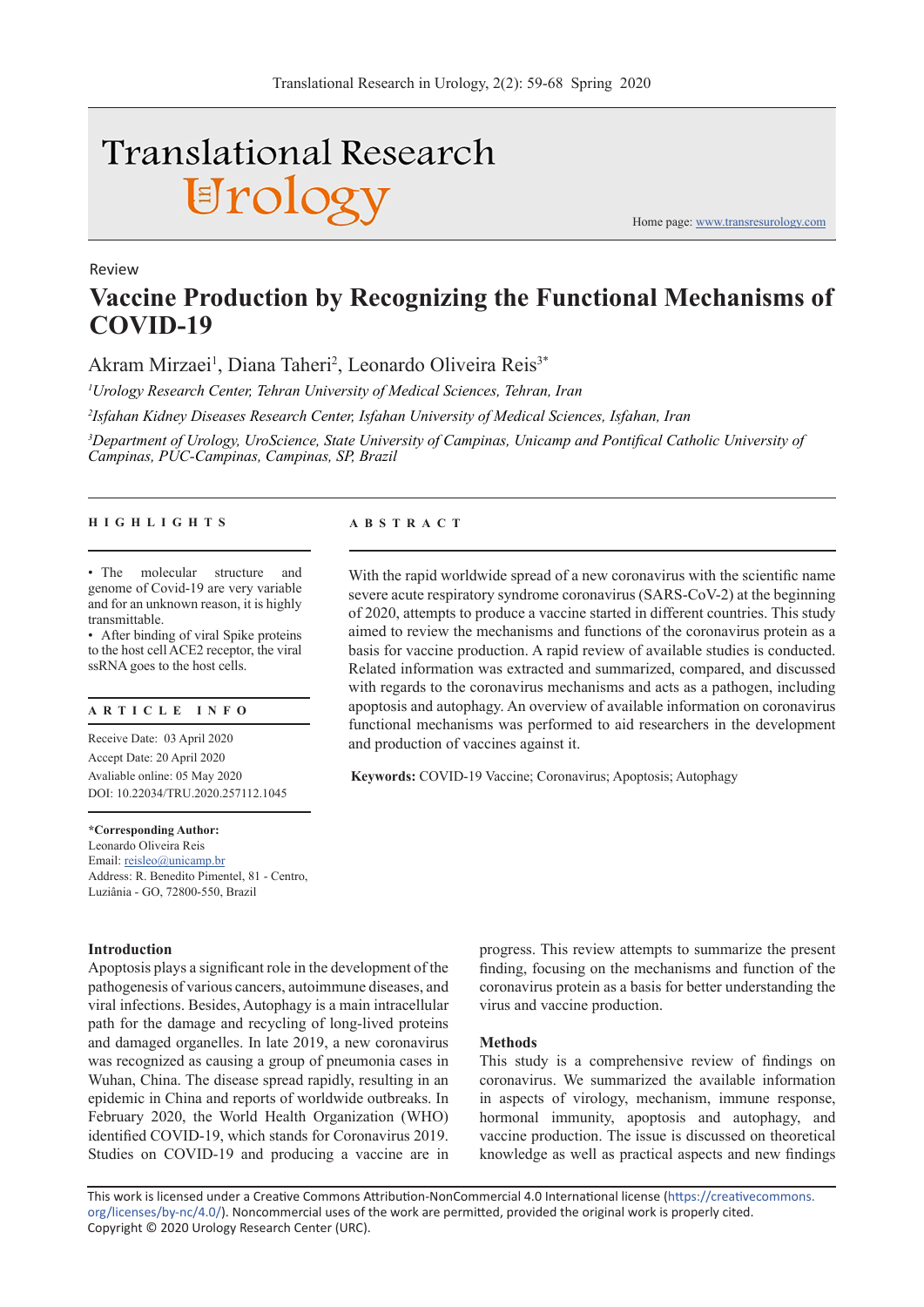to the date of the review (December 2020).

# **Virology**

Coronaviruses have unique properties, including enveloped, non-segmented, and positive-sense singlestranded viruses. The genome size of the coronavirus is between 26 and 32 kb, which is the largest genome of RNA viruses. The replicase gene encodes the key purpose of coronavirus RNA production.

The coronavirus genome has 14 open reading frames (ORFs) that encode 27 proteins. The orf1ab and orf1a genes, positioned at the '5' end of the genome; encode the pp1ab and pp1a proteins, respectively. Together, these two genes express 15 non-structural proteins, the nsp12-nsp16, and nsp1-nsp10. On the other hand, at the '3' end of the genome, four structural proteins including spike surface protein (S), coat protein (E), membrane protein (M), nucleocapsid protein (N), and eight subunit proteins are coded including 3a, 3b, p6, 7a, 7b, 8b, 9b and orf14 (Figure1 and 2). The new coronavirus genome in some regions is significantly different from the SARS coronavirus genome. The gene is composed of more than 20000 nucleotides. The unique size of the genome and the mechanism of particularly longgenomic RNA production in coronavirus are related to the production of non-structural proteins (protein 15 (nsp15)) that are unprecedented among RNA viruses. Many of these replicate fission products themselves are multipart proteins that enhance the functional and interactional complexity of the protein. Structural studies have shown that nsps form dimers after being released from precursor molecules. The pp1a/pp1ab precursors and processing products become large membrane-bound complexes that accelerate the reactions involved in RNA production and transcription and appear to have other functions in the virus life cycle. Coronaviruses also show alteration of the ribosomal framework and polymerase

inhibition as part of a complex transcriptional cycle. The coronavirus has a nucleotide capsule containing genomic RNA and phosphorylated nucleocapsid proteins that are encapsulated in a bilayer phospholipid (1). These viruses have two different types of surface proteins and are named after the same appearance. The family of coronaviruses is genotyped and serologically divided into three types: coronavirina and torvirina. Coronavirinae is classified into three subsets: alpha, beta (isolated from mammalian hosts, including humans), gamma (isolated from avian hosts) (2), and delta. This classification of coronaviruses is based on antigenic relationships and the comparison of their genomic sequences. Common types of coronaviruses include alpha coronaviruses (229E, NL63) and beta coronaviruses (OC43, SARS, MERS, and HKU1).Complete genome sequencing and phylogenetic analysis showed that the coronavirus that causes COVID-19 is a type of beta coronavirus in the same subgroup of acute respiratory syndrome virus (as in several other bat coronaviruses), but takes in a different group (Figure 3). The Middle East Respiratory Syndrome, another beta coronavirus, is far more associated with the new virus. The RNA sequence closely resembles the twocorona virus of the bat, and the bats appear to be the main source. It is not clear whether the COVID-19 virus is transmitted directly from bats or transmitted via another mechanism (e.g. through the host).

## **The mechanism of pathogenesis**

The coronavirus, which is much smaller than the cell, has some of the genetic elements (RNA) used to transfer information. A protective membrane called the capsid protects this genetic information, and the capsid is embedded in a coating that has a flagellum or crown that plays an important role in the virus entering the cells. Once the virus reaches the appropriate cells, the virus crowns act just like a key and attach to its receptor, and



Figure 1. Coronavirus proteins. Schematic diagram of structural proteins of coronavirus that encoded by structural genes, 1- S: spike glycoprotein trimer s, 2- M: membrane protein, 3- E: envelope small membrane protein pentamer and 4- N: nucleocapsid protein or Nucleoprotein-N and RNA genome

Translational Research in Urology, 2(2): 59-68 Spring 2020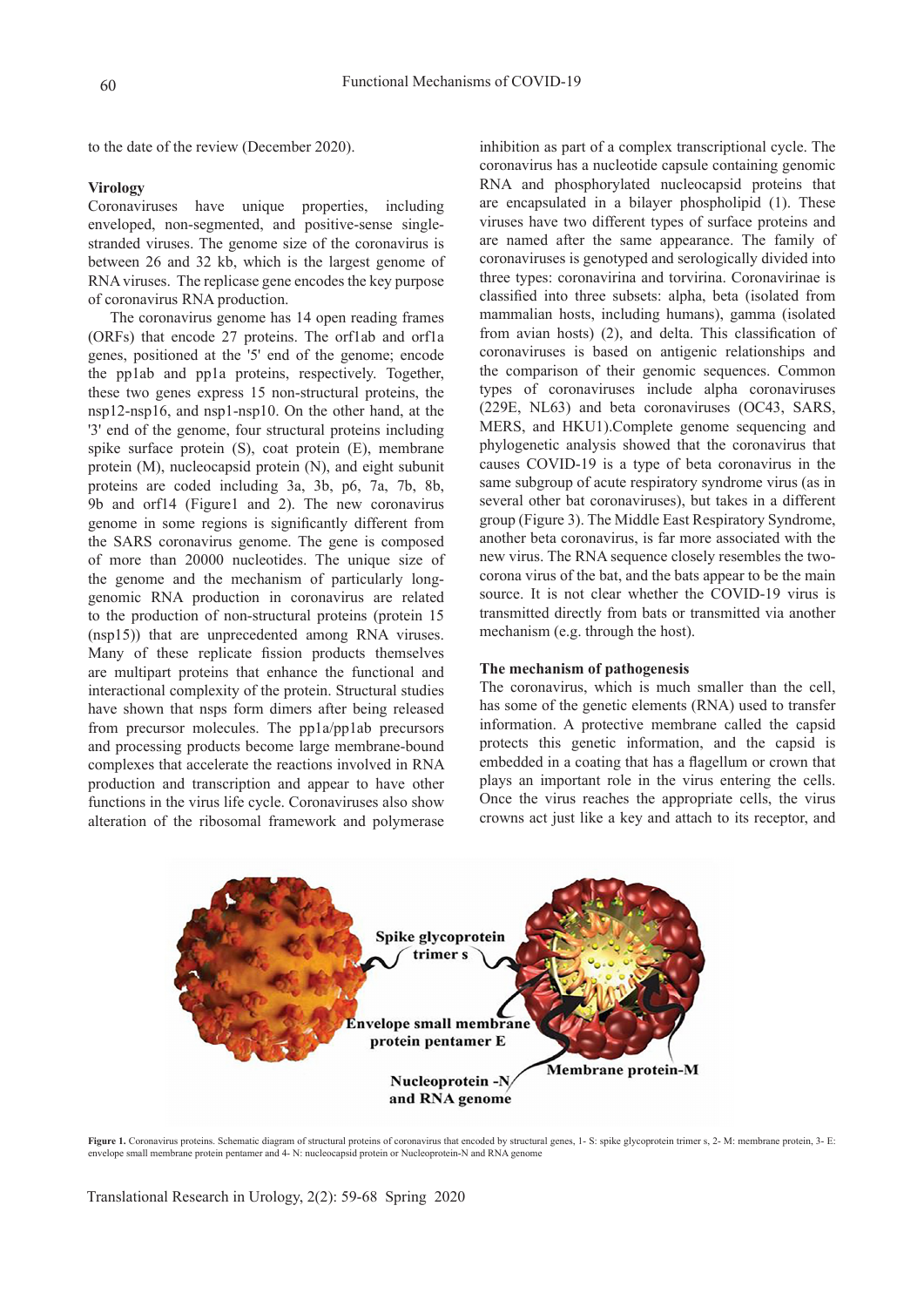enters the cell. The glycoprotein-s virus with two subunits S1 and S2 (mediating virus-cell membrane fusion) uses the same receptor, the same angiotensin-converting enzyme-2 (ACE-2), to enter the cell and is therefore not identified as an alien. In the normal human lung, ACE-2 is expressed in type 1 and 2 alveolar epithelial cells, with 83% of type-2 alveolar cells expressing ACE-2. ACE-2 are the host cell receptors that the S glycoprotein of severe acute respiratory syndrome coronavirus (SARS-CoV-2) binds to it. ACE-2 has been introduced into the human lower respiratory tract, the SARS-CoV-2 cell receptor. Men have higher ACE-2 levels in their alveolar cells than women (3). As previously mentioned, the prerequisite for a coronavirus attack on the host cell is to bind to the receptor. Upon receptor binding, the viral spike protein is broken down by acid-dependent proteolysis by cathepsin, TMPRRS, or furin proteinase and then integrates with the cell membrane. Compared to other coronavirus proteins, the spike protein has the most variable amino acid sequence, the strongest option among all coronavirus genes for adaptation to their hosts. Endocytosis is the mechanism of virus entry into the cell, the coronavirus genetic material (RNA) that is released into the cytoplasm of the cell, takes control of protein synthesis by taking over the ribosome, and encodes non-structural proteins.The Golgi apparatus completes its assembly by releasing the virus and releasing it by exocytosis. The main problem is that the production of particles in the endoplasmic reticulum network causes cell stress and death. The immune system begins to produce antibodies due to a backlog of external factors that are not present in the immune memory. At this point, the enzymes in the

cell's nucleus find the antibody-producing code and send a copy, called messenger RNA (mRNA), to the ribosome. These results in body warming to make the virus harder to function, nosebleeds and sputum to drive dead cells, and bone weakness to produce white blood cells by the bone (4-6). Overexpression of ACE2 in various cells, such as lung AT2 cells, upper esophagus, epithelial cells, and ileum and colon absorptive enterocytes, may be involved in multinuclear infection of the new coronavirus 2019 (4, 5, 7). In a healthy person with a proper immune system, external agents are released after some time, but in complex and acute conditions, the immune cells that are responsible for triggering some chemical reactions may also cause lung damage. The combination of these fluids with dead cells disrupts the flow of oxygen to the bloodstream and eventually leads to shortness of breath or suffocation. As well as focusing fully on the body to cleanse the virus of some of the weakened organisms in the body, such as bacteria that were not previously grown, take advantage of the opportunity, which may disrupt some vital organs of the body such as the kidneys and can even lead to death (3, 8, 9). On the other hand, the stress of the endoplasmic reticulum and activation of the protein response can be surprisingly involved in the proliferation and pathogenesis of coronavirus during disease and infection (10).

#### **Coronavirus and immune system**

Virus infection is usually associated with inflammation of the upper respiratory tract, fever, headache, and cough. SARS-CoV-2 and MERS-CoV infection can be asymptomatic in the early stages but can later cause



Figure 2. Coronavirus genome. The positive-sense single-stranded RNA genome of Covid-19 encodes two very large genes, ORF1a and ORF1b (as leader sequence encoding ingredients of the replication and or transcription assembled), and then encodes sixteen non-structural proteins that are extremely protected across all coronaviruses. There are eight subsidiary proteins contains 3a, 3b, 6, 7a, 7b, 8a, 8b, and 9b. a 5' cap, leader sequence, UTR, 3' UTR, genes for structural and accessory protein, a replicase gene and a poly-A tail modified by Coronavirus genomic RNA

Translational Research in Urology, 2(2): 59-68 Spring 2020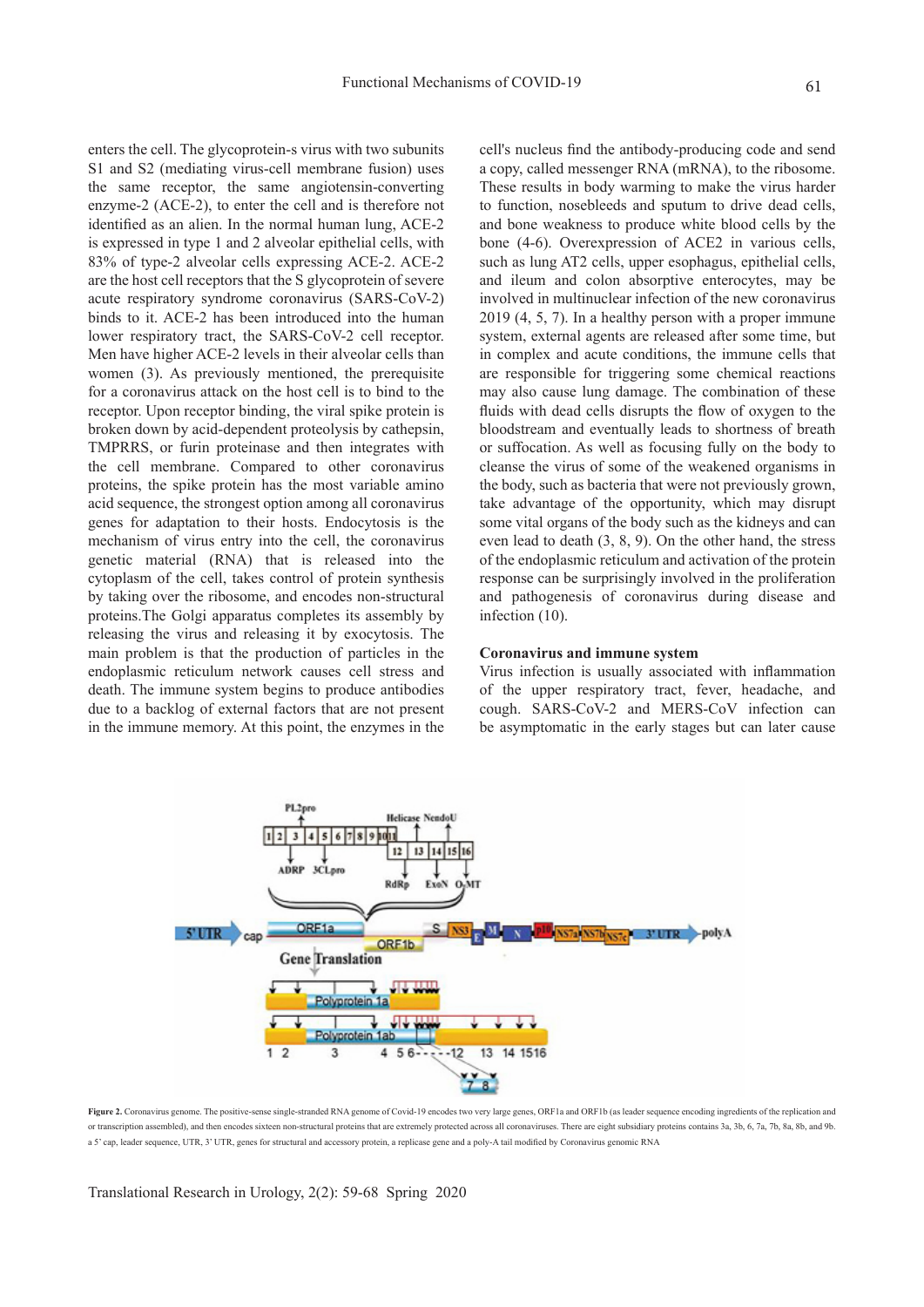pneumonia, kidney failure, and even death. Pneumonia appears to be the most common manifestation of infection, which is characterized in the early stages by fever, cough, shortness of breath, and bilateral infiltration in chest imaging. In addition to respiratory symptoms, gastrointestinal symptoms (e.g., nausea and diarrhea) have been reported in some patients, but these are relatively rare. In patients with COVID-19, the number of white blood cells can vary. Leukopenia, leukocytosis, and lymphopenia have been reported, although the most common manifestation is lymphopenia. In patients have been observed pulmonary parenchymal abnormalities, such as bilateral patchy shadows or ground-glass facades, as well as high levels of aminotransferase. At the time of admission, many patients with pneumonia have normal serum procalcitonin levels. However, their level is likely to be higher in people in need of intensive care (ICU). The failure of the immune system in response to coronaviruses can lead to immunopathology and death. Chemotactic factors (such as Interleukin8, C5a, and C3a) are essential for the immune response to the virus because these factors play a role in the recruitment of leukocytes to the lung, and any change in these factors can impair immune function. Immune defects or abnormalities can increase virus replication. Excessive immune system activity can also cause tissue damage (1).

#### **The Immune Response**

The immune system is incorporated via innate immune receptors: RIG-I-like receptor, C-type lectin-like receptors, Toll-like receptor, NOD-like receptor can detect coronavirus. Type I interferons are the first line of defense against viruses. These viruses escape the host immune system using various methods such as JAK-STAT signaling inhibition induced by type I interferon. One of the most significant features of enveloped coronaviruses is their ability to infect macrophages and activate type I interferons (*IFN-α/β)*, which stimulate the immune system such as natural killer cells and macrophages and increase body resistance. Coronavirus infection has also been displayed to delay IFN signaling and lead to acute disease. Alpha and beta interferons are synthesized by many cells after coronavirus infection, preventing the spread of the virus, increasing the incidence of MHCi on uninfected cells, increasing their resistance to NK cells, and sensitizing them to CTL. On the other hand, the virus interferes with the differentiation and function of dendritic cells and thus affects specific immune responses (1). Pathogen-associated marker molecules (PAMPs) are responsible for the detection of virus RNA in the innate immune system. TLR3, TLR7, and cytosolic RNA receptor receptors such as RIG-I and MDA5 activate NFκB and IRF3 signaling cascades, which ultimately lead to increased expression of IFN-I in primary viral infections. The coronavirus can escape the immune system. Studies of the SARS and MERS viruses have shown that these viruses are capable of suppressing IFN-I production responses directly and indirectly. Ubiquitinase and reduction of STAT1 phosphorylation, which are involved in IFN-I signaling, are among the mechanisms of the virus suppressing innate immune responses. Those infected with coronavirus have higher levels of proinflammatory cytokines such as IP-10, MCP-1, MIP-1A, and TNFα, and the deterioration of patients is directly correlated with the



Figure 3. Coronavirus phylogenetic tree. The scientific name chosen for coronaviruses is Orthocoronavirinae or Coronaviriuse. Coronaviruses are from the Coronaviridae family, order Nidovirales and realm Riboviria. The Nidovirales order has four families, including Arteriviridae, Roniviridae, Mesoniviridae, and Coronaviridae. Coronaviridae itself includes two subfamilies: Torovirinae and Coronavirinae. Coronavirinae is divided into alpha and beta, which can infect mammals, including humans, as well as gamma and delta, which can infect birds. Genus: Alpha coronavirus: Species: HCoV-229E, HCoV-NL63, Mi-BatCoV-1A, Mi-BatCoV-HKU8, PEDV, Rh-BatCoV-HKU2, Sc-BatCoV-512, TGEV, PRCV and FIPV. Genus Betacoronavirus; type species: Subgroup A: Murine coronavirus: HCoV-OC43, HCoV-HKU1, ECov, PHEV, BCoV, and MHV. Subgroup B: SARSr-CoV and SARSr-Rh-BatCoV HKU3. Subgroup C: Pi-BatCoV HKU5, Ty-BatCoV HKU5, and MERS-CoV. Subgroup D: Ro-BatCoV HKU9. IBV and TCoV in the genus Gammacoronavirus and finally MunCoV HKU13, BuCoV-HKU11, BuCoV-HKU17, ThCoV-HKU12 and PdCV in the genus Deltacoronavirus

Translational Research in Urology, 2(2): 59-68 Spring 2020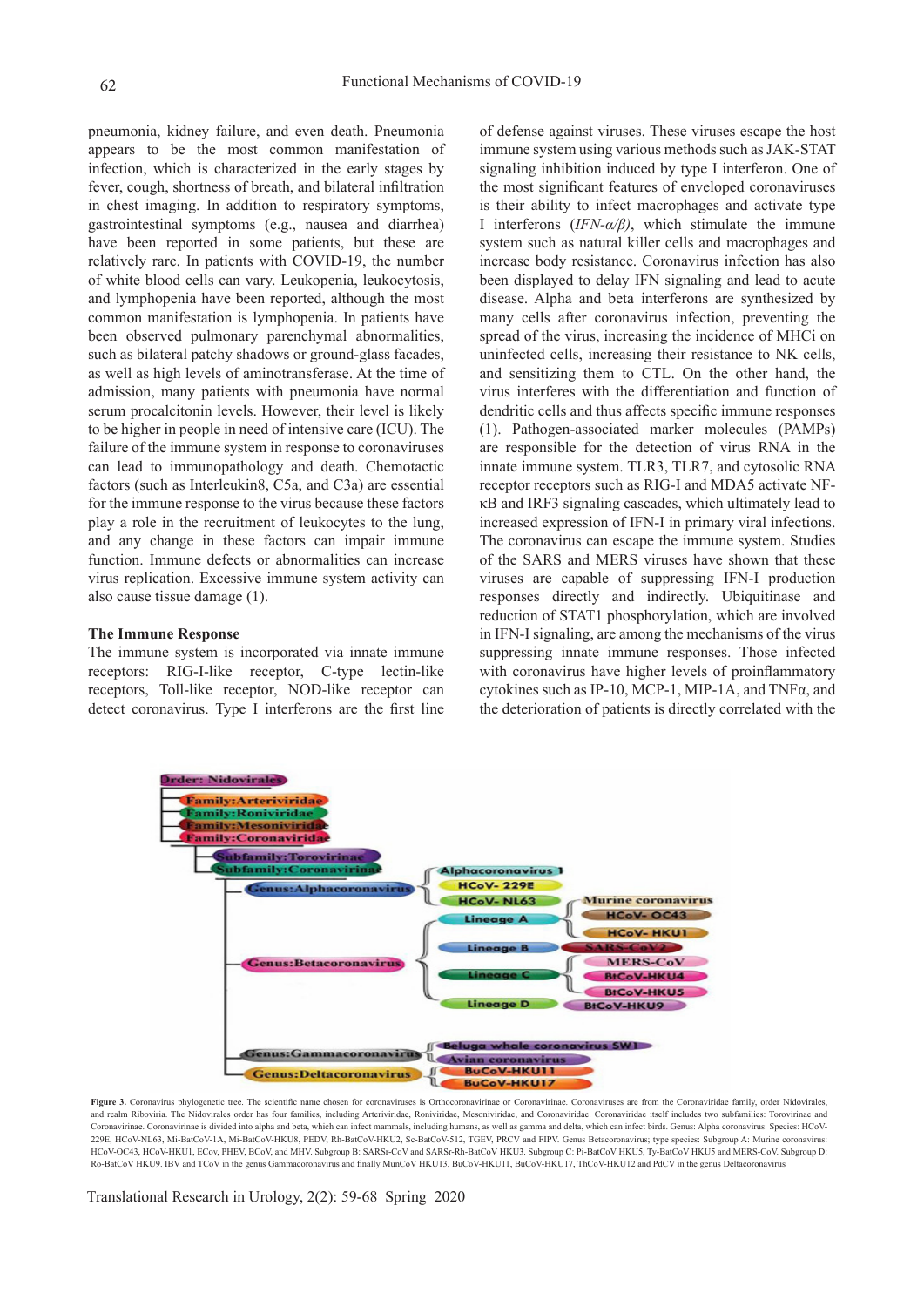levels of these cytokines.

#### **Dedicated immune response**

TCD4+ cells play an important role in immunity against the coronavirus by stimulating the production of specific coronavirus antibodies by B cells. Cytotoxic TCD8+ cells can kill infectious cells. IL-17 family cytokines are involved in infection control by inviting monocytes and neutrophils to the site of infection and activating the production of other inflammatory cytokines for example IL-1, IL-6, IL-8, and tumor necrosis factor  $\alpha$  (TNF- $\alpha$ ). Besides, MERS-CoV induces apoptosis in T cells. Lethal T cells directly attack the virus-infected cells. Then, a special protein called perforin is produced that creates pores in the infected cells and causes them to die, that is called cellular immunity (1).

#### **Humoral immunity**

Humoral immunity, as part of a dedicated defense, fights viruses in body fluids, in which B lymphocytes are involved. When B lymphocytes first bind to the antigen, they grow, divide, and transform to plasmocytes and B cells of memory. The virus uses its surface proteins as an adhesion factor to enter host cells through a specific receptor called dipeptidyl peptidase-4. This receptor is a key factor in activating the immune system in affected individuals (1). The target is focusing on more specific and more specific arms, such as controlled production of oxygen radicals or the production of cytokines such as IL-1, IL-4, IL-6, IL-8, and IL-21 that are more feasible (11). Finally, more studies need to be done to better understand

the features of inflammatory responses associated with coronavirus infection and its relationship to the timing of treatment interventions. Xufang Denga and colleagues (2017) in their study showed that modulating the stability and activity of coronavirus nsp15 protein in macrophages is essential for evading host dsRNA sensors and proposed a strategy for producing live attenuated vaccines (12).

#### **The effect of coronavirus on apoptosis and autophagy**

Apoptosis is an important defense mechanism for controlling virus infection.

Many viruses can actively cause apoptosis, which is a way that undeveloped and non-lytic viruses can kill host cells by limiting inflammatory and other immune responses (13). Apoptosis is operated either in the intrinsic or extrinsic pathway. The B cell lymphoma 2 family proteins are organized by the intrinsic pathway. Among B cell lymphoma two-family proteins, BAX and BCL2-antagonist/killer 1 (BAK proteins) are proapoptotic, which rises the mitochondrial outer membrane permeability. Mcl-1, Bcl-xL, and Bcl2 proteins are Bcl2-like proteins as anti-apoptotic factors and prevent the mitochondrial outer membrane permeability. As the mitochondrial outer membrane permeability increases, at first, cytochrome-c is released, then the apoptosome is formed, and eventually, it activates caspase 7/3. In the extrinsic pathway, the connection of FasL and TNF- $\alpha$ as death ligands to the cellular surface death receptors results in the creation of a set of death-induced signals and then activates Caspase-8 (14). Some viruses and viral products can inhibit apoptosis and others are involved in



Figure 4. Infection with Human Corona Virus induces apoptosis and its modulating mechanisms. The apoptosis pathway contains the stimulation of death receptors on the cell surface, followed by a caspase cascade. Apoptosis comprises two intrinsic pathways and an extrinsic pathway. The intrinsic apoptosis cascade involves the proliferation of pro-apoptotic mediators, resulting in the triggering of both caspases 9 and 3. The extrinsic cell death pathway is facilitated by death receptors. Fas ligand binding activates the death receptor. The Bcl-2 family proteins are organized by the intrinsic pathway. Both BAX and BAK proteins are pro-apoptotic. Also, Bcl-xL and Bcl2 proteins are anti-apoptotic factors and they can prevent mitochondrial outer membrane p**enetrance.**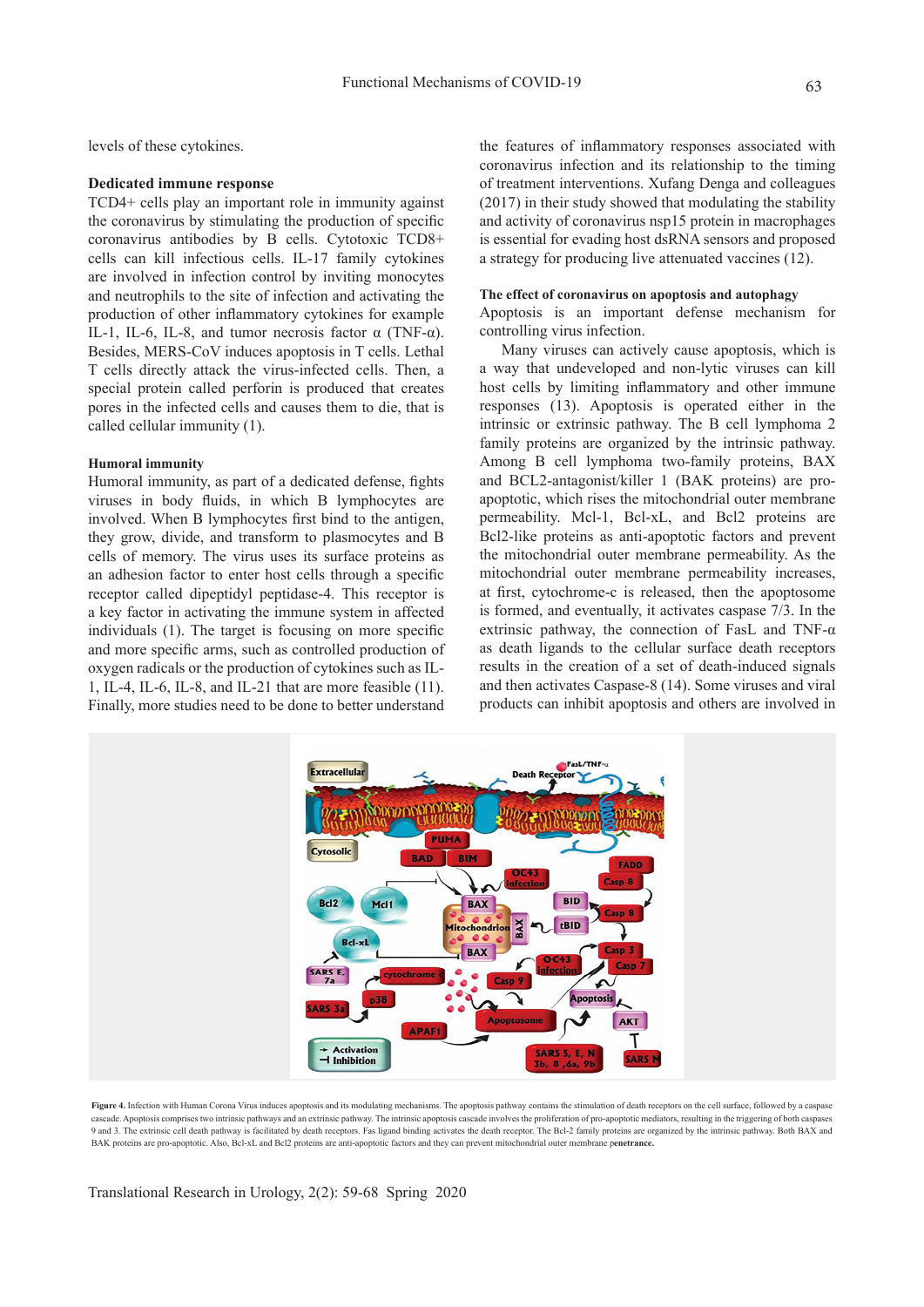its induction. Parvovirus, Adenovirus, Papillomaviruses, Chicken Anemia Virus, Simian Virus 40, and human immunodeficiency virus type-1/Simian immunodeficiency virus are viruses that induce apoptosis. These viruses induce apoptosis by their specific proteins (13).

Adenovirus, African swine fever virus, Bovine papillomavirus, Baculovirus, Cowpox virus, Epstein-Barr virus, Hepatitis B virus, Human Cytomegalovirus, Hepatitis C virus, Herpes simplex virus, Gamma herpesviruses, Myxoma virus, Kaposi's sarcoma herpesvirus, Simian Virus 40, and vaccinia virus are viruses that inhibit apoptosis. These viruses use p53 inactivation to prevent apoptosis (13). In line with other studies by Fung et al., in their study in 2019, revealed that simultaneously with virus replication, autophagy activity, apoptosis, and oxidative stress are well mediated in epithelial cells infected with gastroenteritis virus (15, 16). However, another study examining two cell types showed that, by infecting swine testicular cells with transmissible gastroenteritis virus or by infecting intestinal porcine enterocytes with isolated neonatal jejunum from a neonatal piglet with porcine epidemic diarrhea virus, together with autophagy activity, suppresses virus replication (15, 17, 18). On the other hand, p53 tumor suppressor protein is required for signal propagation in apoptosis. In many cases, the p53 tumor suppressor protein mediates this cellular suicide, although the precise mechanism of its function has not yet been elucidated. Both p53 mediated transcriptional activation and a p53 function without transcriptional activation appear to be involved in apoptosis (13). Bcl-2 family members also promote apoptosis in many cases. Recent laboratory studies indicate that virus-induced apoptosis plays a critical role in cell death and the killing of cytotoxic T-lymphocytes infected with the virus (13, 19). Cytotoxicity is usually characterized by the activity of CD8+T cells and CD4+T cells (20). Cytotoxic T lymphocytes with two secretory and membrane pathway mechanisms (including perforingranzyme and Fas-FasL pathway) can play a role in toxicity and cell death. In the membrane pathway of perforin-granzyme, upon activation of the T-cell receptor, the target cells lyse and simultaneously induce the release of lytic granules that contains perforin and serine proteases (21). Whereas, in the second membrane pathway, the Fas/Fas Ligand pathway, the target cells become toxic when Fas Ligand expression is specifically observed in activated T cells and at the same time induce Fas binding to the target cells (21-24).

Various researches have indicated that alpha and beta coronavirus infection can promote autophagy (25-27). Helena J. Maier, et al. in 2012 showed that, protein 1B light chain 3 (as part of the ERAD tuning pathway), suggesting induction of autophagy in coronavirus infection by the punctate virus (28).

Ying-Xim Tan et al. 2007 in their research showed that the *Bcl-XL* overexpression can occlusions apoptosis that induced by 7a structural protein via interfering with the pro-survival Bcl-XL function in different stages of the infection cycle (29). Structural protein 7a is one of the severe acute respiratory syndrome coronavirus protein and act a significant role in some functions such as coronavirus pathogenesis, prompts apoptosis, the cell cycle arrests, and stimulates the production of the proinflammatory cytokines (29) (Figure 4).

Autophagy is a major intracellular pathway for the destruction and recycling of long-lived proteins and damaged organelles that occur through various pathways including macroautophagy, macrophage, and autophagymediated by chaperones. Also, Autophagy is involved in many physiological processes such as cell growth, aging, cell death, stress response, and immune response in cells infected with viral infection (30). Activation of protein responses in the cell can publicly control and regulate a wide range of cellular signaling pathways like mitogen-activated protein kinase actuation, apoptosis, autophagy, innate immune response, and so on. Among autophagy regulating genes, *Beclin-1* and *LC3* genes play a central role in autophagy. Beclin-1 is involved in signaling pathways and the initiation phase of autophagosome formation, where interaction with PI3PK and hvp34 is essential. Beclin-1 cooperates directly with the Bcl-2 protein (31). The proliferation of the Middle East Respiratory Syndrome can block the fusion of autophagosomes and lysosomes by decreasing Beclin-1 levels (32). By inhibiting SKP2, Beclin-1 depletion is observed and can also decrease Beclin-1 degradation and increase autophagic flux. Eventually, Nils C. Gassen et al. (2019) suggested that the S-phase kinase-associated protein could be used as an engaged goal for drug production against coronavirus and utilized conditions sensitive to autophagy (32). Coronavirus envelope (E) protein is a very small and integral membrane protein that plays an important role in various aspects of the viral replication cycle: including, assembly, induction of membrane curvature to scission or budding, envelope formation, pathogenesis and release to apoptosis, inflammation and even self-restraint or autophagy. In 2019, David Schumann et al. suggested that, according to extensive research on COVID-19, available data indicate that envelope (E) protein of CoVs plays a key role in the viral life cycle, and the CoVs lacking E can be hopeful vaccines candidates for both human CoVs and enzootic CoVs (33). Lu et al. 2020 have confirmed that, in addition to antiviral and antibiotic interactions, photoreceptors, RNA synthesis inhibitors, and traditional Chinese medicine can possibly be useful in the treatment of Covid-19 (34). Yu F et al., 2020, stated that a peptidebased on angiotensin-converting enzyme-2, a 3CLpro-1 inhibitor, and a new vinyl sulfone proteinase inhibitor, in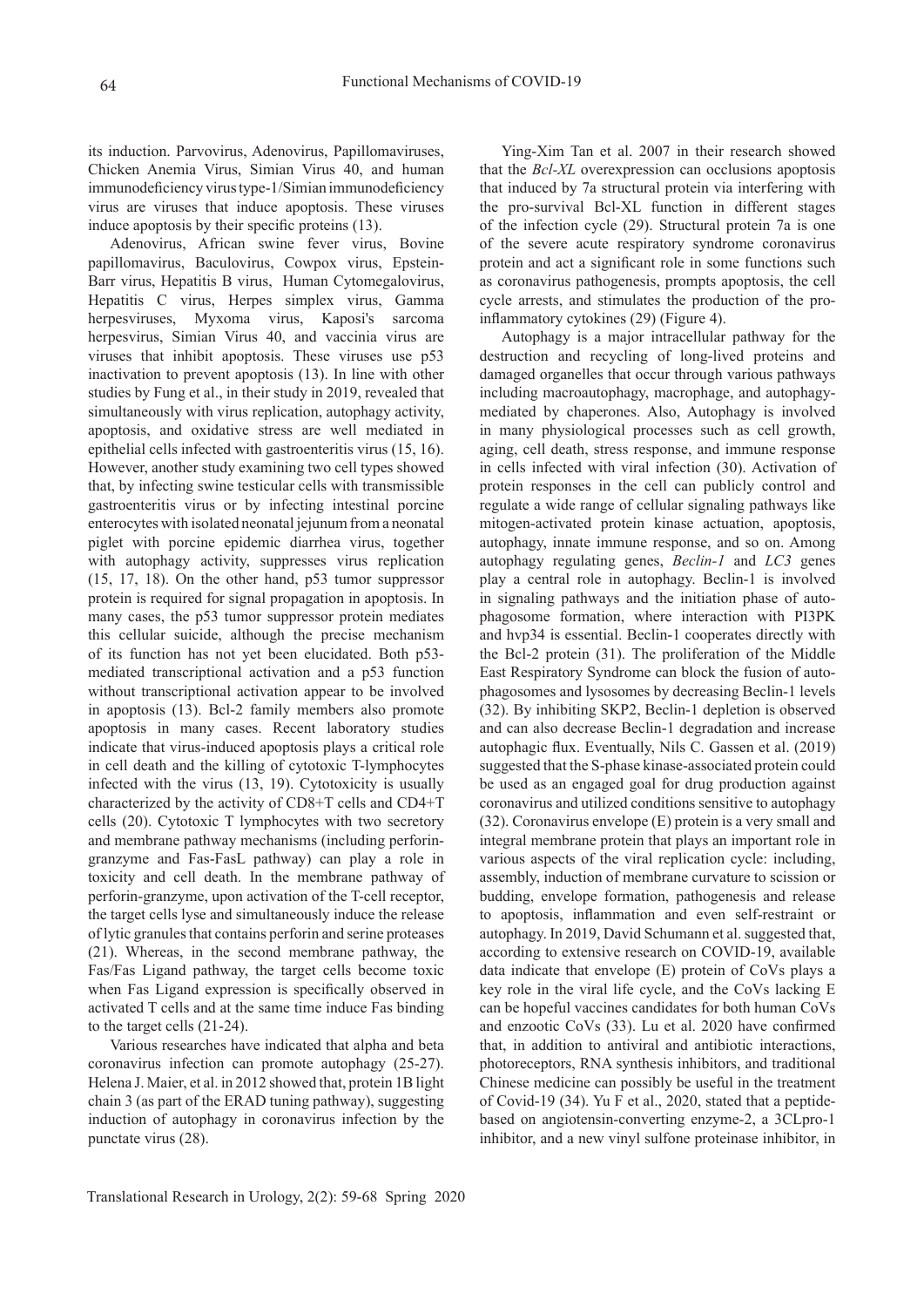theory, appear to have the potential of antiviral activity against novel coronavirus-2019 (35). W Liu et al.2020 stated that four important enzymes are essential for the pathogenesis of the virus: First, the rod protein that facilitates virus entry through the Angiotensin-converting enzyme 2 receptors to the host cell surface receptor. Second, Coronavirus Main Proteinase and third, Papainlike protease involved in the assembly of new viruses, and Finally, RNA Dependent RNA polymerase that facilitates genomic replication of the coronavirus RNA. nCoV-2019, SARS RdRp, and CLpro are very similar in sequence, making it possible to use small drug molecules that were previously based on SARS-CoV proteins, such as Remdesivir and 3LCpro-1, make it possible to treat the new corona virus (36). Many data suggest that the vaccine should incorporate components of the virus's structural proteins that elicit an effective immune response. Therefore, in the design of the vaccine it seems that production of monoclonal antibody against this protein can provide useful immunity. Targeted immunotherapy can also be one of the therapeutic strategies. In this regard, glucocorticoids have been widely used in the treatment of SARS for the control of lung infection and inflammation. Except for the pathogenic stage of the disease, the body's inflammatory response plays a key role in causing SARSrelated lung injury. In the absence of effective treatments, the best way to deal with the COVID-19 Epidemic is to control the sources of infection. Strategies include early detection, reporting, isolation, quarantine, and supportive treatments. Timely dissemination of epidemic information and maintenance of social order are also effective. In individual level, protective measures, including personal hygiene, medical mask wear, adequate rest, and proper room ventilation, can effectively prevent the emergence of modern coronavirus-2019 infection (37).

# **The vaccine against the 2019 novel coronavirus SARS-CoV-2**

At the moment, many researchers are working to develop it according to the virus's known molecular pathways. It is known that both SARS-CoV and SARS-CoV-2 use the ACE-2 receptor to enter human cells, which must be considered in attempts to produce the vaccine to treat or stop the virus (38). Lately, some companies have claimed about the product of the vaccine, including Pfizer– BioNTech and Moderna. However, there is no information about the true efficacy of these vaccines in the population of different countries and further attempts are needed to end the pandemic.

# **Several ideas can help make a vaccine against the virus**

1- Complete the virus by using a dead virus or an inactivated SARS-CoV-2 virus that can provide a very fast immune response in a living organism (39). Vaccines

made Complete the virus have innate immunity and the ability to stimulate toll-like receptors, including toll-like receptors 3, toll-like receptors7/8, and toll-like receptors9 (40). However, such vaccines require many experiments to be used in the human phase to confirm safety.

2- Making the vaccine using a special subunit of the virus that is sensitive to it. However, for the SARS-CoV-2 virus, research on S-spike protein as a subunit that gives the virus the ability to bind to ACE2 enzyme receptors and inhibit virus function (38).

3- One of the newest ways to make a vaccine is to use DNA or RNA(41).

4- Preparing the vaccine using recombinant adenovirus type 5 vector method (42)

5- Preparing the vaccine using an adenovirus vector (43) 6- Preparing the vaccine using lipid nanoparticle dispersion containing messenger RNA (44, 45)

7- Vaccination using a lentiviral vector, pathogen-specific artificial antigen-presenting dendritic cells (46)

8- Vaccination using lentiviral minigene vaccine, dendritic cells modified with a lentiviral vector (43)

9- Preparing the vaccine using DNA plasmid delivered by electroporation (47, 48). Such vaccines can be tested experimentally using any of these nine methods for safety and efficacy in animals and then in the next phase on humans as volunteers.

# **Conclusions**

The prevalence of COVID-19 has become a worldwide clinical threat. Even though much progress has been made in the diagnosis of COVID-19, there is still a great deal to be discovered about this virus regarding its function, and inhibition. Currently, by further investigating the function of proteins and envelope of coronavirus, should now be developed effective antiviral agents, and vaccination against the virus. These studies will help to further decrease mortality and transmission rates in patients infected with the new coronavirus-2019 and this article is an overview of the collection of information and the identification of coronavirus functional mechanisms for the development and production of vaccines against it.

#### **Authors' contributions**

AM wrote the original draft, DT is mainly designed and supervised the project, LOR reviewed and edit the manuscript. All authors reviewed and approved the final version of the manuscript.

### **Acknowledgments**

Special thanks to the Department of Urology, UroScience, State University of Campinas, Unicamp and Pontifical Catholic University of Campinas, PUC-Campinas, Campinas, SP, Brazil.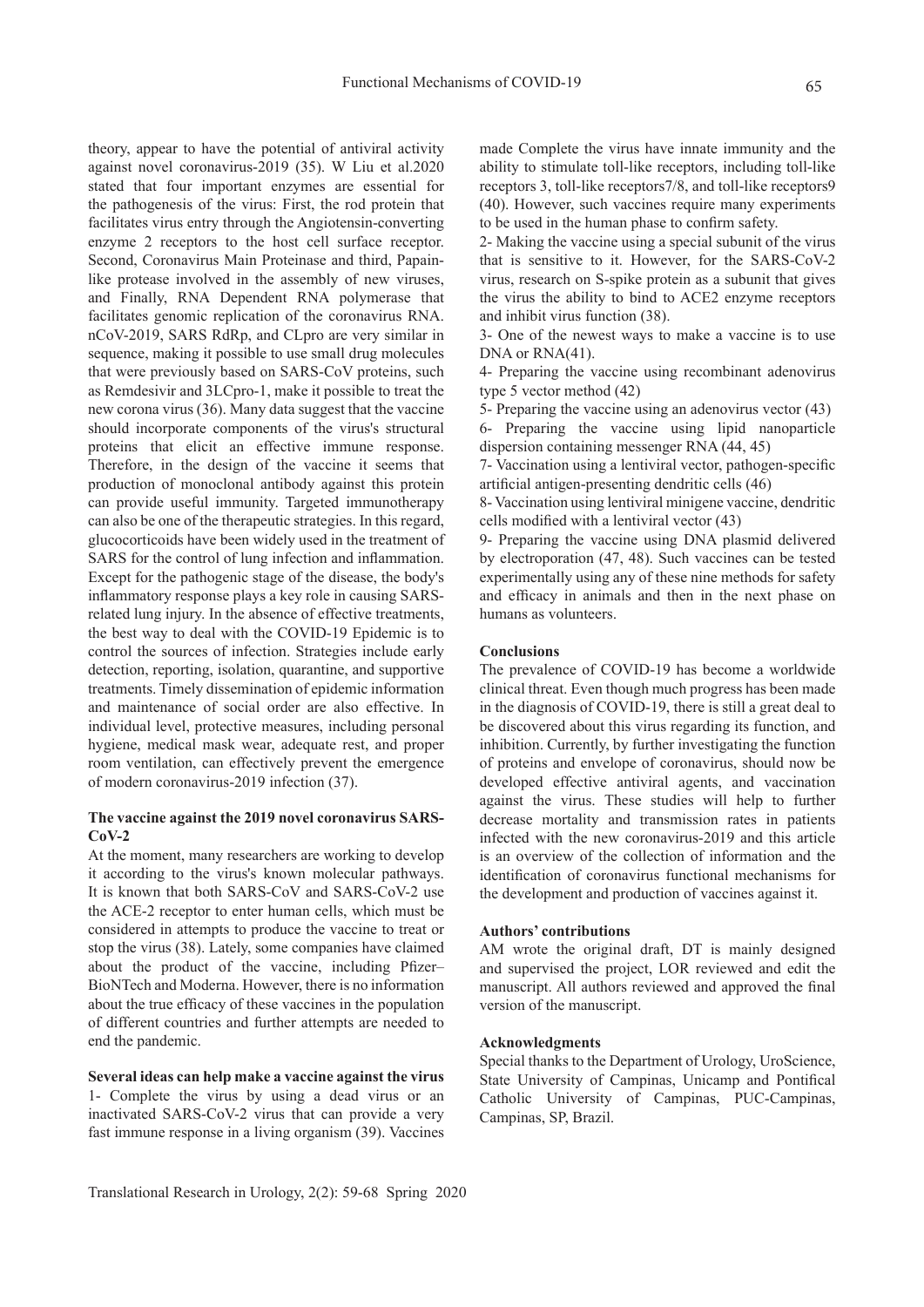# **Conflict of interest**

The authors declare that there is no conflict of interest.

# **Funding**

The authors received no financial support for this research.

# **Ethical statements**

Not applicable.

# **Data availability**

Data will be provided by the corresponding author on request.

# **Abbreviations**

| $ACE-2$             | Angiotensin-converting enzyme-2               |
|---------------------|-----------------------------------------------|
| APAF1               | Apoptotic peptidase-activating factor 1       |
| <b>BAD</b>          | Bcl2-associated agonist of cell death         |
| <b>BAX</b>          | Bcl2-associated X                             |
| Bcl <sub>2</sub>    | B cell lymphoma 2                             |
| FasL                | Fas ligand                                    |
| IFN- $\alpha/\beta$ | Interferons $\alpha/\beta$                    |
| $IL-1$              | Interleukin 1                                 |
| MCP-1               | Monocyte chemoattractant protein-1            |
| MDA5                | Melanoma differentiation-associated protein 5 |
| <b>MERS</b>         | Middle Eastern Respiratory Syndrome           |
| $NF - \kappa B$     | Nuclear factor-kappa B                        |
| PdCV                | Porcine deltacoronavirus                      |
| PI3PK               | Phosphoinositide 3-kinases                    |
| <b>PUMA</b>         | P53-upregulated modulator of apoptosis        |
| RIG-I               | Retinoic acid-inducible gene I                |
| <b>SARS</b>         | Severe Acute Respiratory Syndrome             |
| <b>TLR</b>          | Toll-like receptor                            |
| TNF- $\alpha$       | Tumor necrosis factor-alpha                   |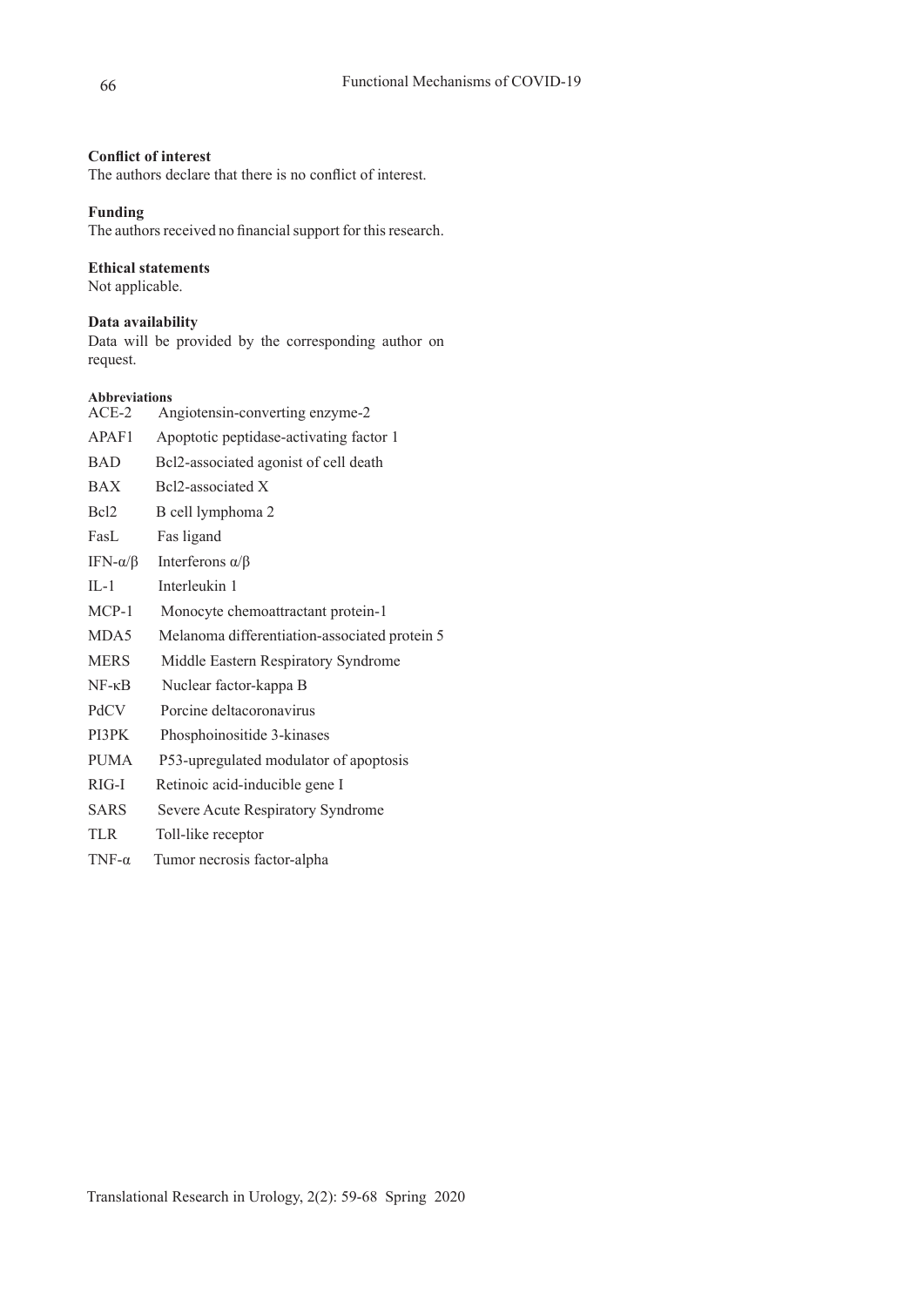#### **References**

- 1. Li G, Fan Y, Lai Y, Han T, Li Z, Zhou P, et al. Coronavirus infections and immune responses. Journal of medical virology. 2020;92(4):424-32.
- 2. Masters PS. The molecular biology of coronaviruses. Advances in virus research. 2006;66:193-292.
- 3. Wan Y, Shang J, Graham R, Baric RS, Li F. Receptor recognition by the novel coronavirus from Wuhan: an analysis based on decade-long structural studies of SARS coronavirus. Journal of virology. 2020;94(7).
- 4. Wu C, Zheng S, Chen Y, Zheng M. Single-cell RNA expression profiling of ACE2, the putative receptor of Wuhan 2019-nCoV, in the nasal tissue. medRxiv. 2020.
- 5. Zhao Y, Zhao Z, Wang Y, Zhou Y, Ma Y, Zuo W. Single-cell RNA expression profiling of ACE2, the putative receptor of Wuhan 2019-nCov. BioRxiv. 2020.
- 6. Wrapp D, Wang N, Corbett KS, Goldsmith JA, Hsieh C-L, Abiona O, et al. Cryo-EM structure of the 2019-nCoV spike in the prefusion conformation. Science. 2020;367(6483):1260-3.
- 7. Wang C, Horby PW, Hayden FG, Gao GF. A novel coronavirus outbreak of global health concern. The Lancet. 2020;395(10223):470-3.
- 8. Letko MC, Munster V. Functional assessment of cell entry and receptor usage for lineage B  $\beta$ -coro-<br>naviruses. including 2019-nCoV. bioRxiv. 2020. naviruses, including 2019-nCoV. bioRxiv. 2020.
- 9. Zu ZY, Jiang MD, Xu PP, Chen W, Ni QQ, Lu GM, et al. Coronavirus disease 2019 (COVID-19): a perspective from China. Radiology. 2020:200490. 10. Fung TS, Liu DX. Coronavirus infection, ER stress, apoptosis
- and innate immunity. Frontiers in microbiology. 2014;5:296.
- 11. Xu Z, Shi L, Wang Y, Zhang J, Huang L, Zhang C, et al. Pathological findings of COVID-19 associated with acute respiratory distress syndrome. The Lancet respiratory medicine. 2020. 12. Deng X, Hackbart M, Mettelman RC, O'Brien A, Mielech AM, Yi
- G, et al. Coronavirus nonstructural protein 15 mediates evasion of dsRNA sensors and limits apoptosis in macrophages. Proceedings of the National Academy of Sciences.  $2017;114(21):E4251-E60.$ <br>O'Brien V. Viruses and apoptosis. Jour-
- 13. O'Brien V. Viruses and apoptosis. Journal of General Virology. 1998;79(8):1833-45. 14. Taylor RC, Cullen SP, Martin SJ. Apoptosis: con-
- trolled demolition at the cellular level. Nature reviews Molecular cell biology. 2008;9(3):231-41. 15. Fung TS, Liu DX. Human Coronavirus: Host-Pathogen In-
- teraction. Annual review of microbiology. 2019;73:529-57.
- 16. Zhu L, Mou C, Yang X, Lin J, Yang Q. Mitophagy in TGEV infection counteracts oxidative stress and apoptosis. Oncotarget. 2016;7(19):27122.
- 17. Guo L, Yu H, Gu W, Luo X, Li R, Zhang J, et al. Auto-<br>phagy negatively regulates transmissible gastroenterinegatively regulates transmissible gastroenteritis virus replication. Scientific reports. 2016;6(1):1-14.
- 18. Ko S, Gu MJ, Kim CG, Kye YC, Lim Y, Lee JE, et al. Rapamycin-induced autophagy restricts porcine epidemic diarrhea virus infectivity in porcine intestinal epithelial cells. Antiviral research. 2017;146:86-95.
- 19. Kajino K, Kajino Y, Greene MI. Fas-and perforin-lndependent mechanism of cytotoxic T lymphocyte. Immunologic research. 1998;17(1-2):89-93.
- 20. Nagata S. Apoptosis by death factor. cell. 1997;88(3):355-65. 21. Lau JY, Xie X, Lai MM, Wu P, editors. Apoptosis and viral hepatitis. Seminars in liver disease; 1998: © 1998 by Thieme Medical Publishers, Inc.
- 22. Matloubian M, Suresh M, Glass A, Galvan M, Chow K, Whitmire JK, et al. A role for perforin in downregulating T-cell responses during chronic viral infection. Journal of Virology. 1999;73(3):2527-36.
- 23. Spielman J, Lee RK, Podack ER. Perforin/Fas-ligand double deficiency is associated with macrophage expansion and severe pancreatitis. The Journal of Immunology. 1998;161(12):7063-70.
- 24. Wang Y, Detrick B, Yu Z-X, Zhang J, Chesky L, Hooks JJ. The role of apoptosis within the retina of coronavirus-infected mice. Investigative ophthalmology & visual science. 2000;41(10):3011-8.
- 25. Zhao Z, Thackray LB, Miller BC, Lynn TM, Becker MM, Ward E, et al. Coronavirus replication does not require the autophagy gene ATG5. Autophagy. 2007;3(6):581-5.
- 25. Zhao Z, Thackray LB, Miller BC, Lynn TM, Becker MM, Ward E, et al. Coronavirus replication does not require the autophagy gene ATG5. Autophagy. 2007;3(6):581-5.
- 26. de Haan CA, Reggiori F. Are nidoviruses hijacking the autophagy machinery? Autophagy. 2008;4(3):276-9. 27. Cottam EM, Maier HJ, Manifava M, Vaux LC, Chandra-Schoen-
- felder P, Gerner W, et al. Coronavirus nsp6 proteins generate autophagosomes from the endoplasmic reticulum via an omegasome intermediate. Autophagy. 2011;7(11):1335-47. 28. Maier HJ, Britton P. Involvement of autophagy in coro-
- navirus replication. Viruses. 2012;4(12):3440-51.
- 29. Tan Y-X, Tan TH, Lee MJ-R, Tham P-Y, Gunalan V, Druce J, et al. Induction of apoptosis by the severe acute respiratory syndrome coronavirus 7a protein is dependent on its interaction with the Bcl-XL protein. Journal of virology. 2007;81(12):6346-55.
- 30. Eskelinen E-L, Saftig P. Autophagy: a lysosomal degradation pathway with a central role in health and disease. Biochimica et Biophysica Acta (BBA)-Molecular Cell Research. 2009;1793(4):664-73.
- 31. Sun Y, Peng Z-L. Autophagy, beclin 1, and their relation to oncogenesis. Laboratory Medicine. 2008;39(5):287-90.
- 32. Gassen NC, Niemeyer D, Muth D, Corman VM, Martinelli S, Gassen A, et al. SKP2 attenuates autophagy through Beclin1-ubiquitination and its inhibition reduces MERS-Coronavirus infection. Nature communications. 2019;10(1):1-16.
- 33. Schoeman D, Fielding BC. Coronavirus envelope protein: current knowledge. Virology journal. 2019;16(1):69. 34. Lu H. Drug treatment options for the 2019-new corona-
- virus (2019-nCoV). Bioscience trends. 2020;14(1):69-71. 35. Yu F, Du L, Ojcius DM, Pan C, Jiang S. Measures for diagnosing and treating infections by a novel corona-
- virus responsible for a pneumonia outbreak originating in Wuhan, China. Microbes and Infection. 2020. 36. Liu W, Morse JS, Lalonde T, Xu S. Learning from the past: possible urgent prevention and treatment options for severe acute re-
- spiratory infections caused by 2019nCoV. Chembiochem. 2020. 37. Guan W-j, Ni Z-y, Hu Y, Liang W-h, Ou C-q, He J-x, et al. Clinical characteristics of 2019 nov-
- el coronavirus infection in China. MedRxiv. 2020. 38. Cascella M, Rajnik M, Cuomo A, Dulebohn SC, Di Napoli R. Features, evaluation and treatment coronavirus (COVID-19). StatPearls [Internet]: StatPearls Publishing; 2020.
- 39. Prompetchara E, Ketloy C, Palaga T. Immune responses in COVID-19 and potential vaccines: Lessons learned from SARS and MERS epidemic. Asian Pac J Allergy Immunol. 2020;38(1):1-9.
- 40. Jiang S, Bottazzi ME, Du L, Lustigman S, Tseng C-TK, Curti E, et al. Roadmap to developing a recombinant coronavirus S protein receptor-binding domain vaccine for severe acute respiratory syndrome. Expert review of vaccines. 2012;11(12):1405-13.
- 41. Chen W-H, Strych U, Hotez PJ, Bottazzi ME. The SARS-CoV-2 vaccine pipeline: an overview. Current tropical medicine reports. 2020:1-4.
- 42. Deshmukh V, Tripathi SC, Pandey A, Deshmukh V, Vykoukal J, Patil A, et al. COVID-19: A Conundrum to Decipher. 2020.
- 43. Sanal MG, Dubey RC. An Oral Live Attenuated Vaccine Strategy against Severe Acute Respiratory Syndrome Coronavirus 2 (2019-nCoV). 2020.
- 44. Shneider A, Kudriavtsev A, Vakhrusheva A. Can mela-tonin reduce the severity of COVID-19 pandemic? 2020. 45. Brown C, Noble J, Coralic Z. Brief Summary of Potential
- SARS-CoV-2 Prophylactic and Treatment Drugs in the Emergency Department. Western Journal of Emergency Medicine: Integrating Emergency Care with Population Health. 2020.
- 46. Rosales-Mendoza S, Márquez-Escobar VA, González-Ortega O, Nieto-Gómez R, Arévalo-Villalobos JI. What Does Plant-Based Vaccine Technology Offer to the Fight against COVID-19? Vaccines. 2020;8(2):183.
- 47. Le TT, Andreadakis Z, Kumar A, Román RG, Tollefsen S, Saville M, et al. The COVID-19 vaccine development landscape. Nature Reviews Drug Discovery doi. 2020;10.
- 48. Rando HM, Greene CS, Robson MP, Boca SM, Wellhausen N, Lordan R, et al. SARS-CoV-2 and COVID-19: An Evolving Review of Diagnostics and Therapeutics. Manubot, 2020.